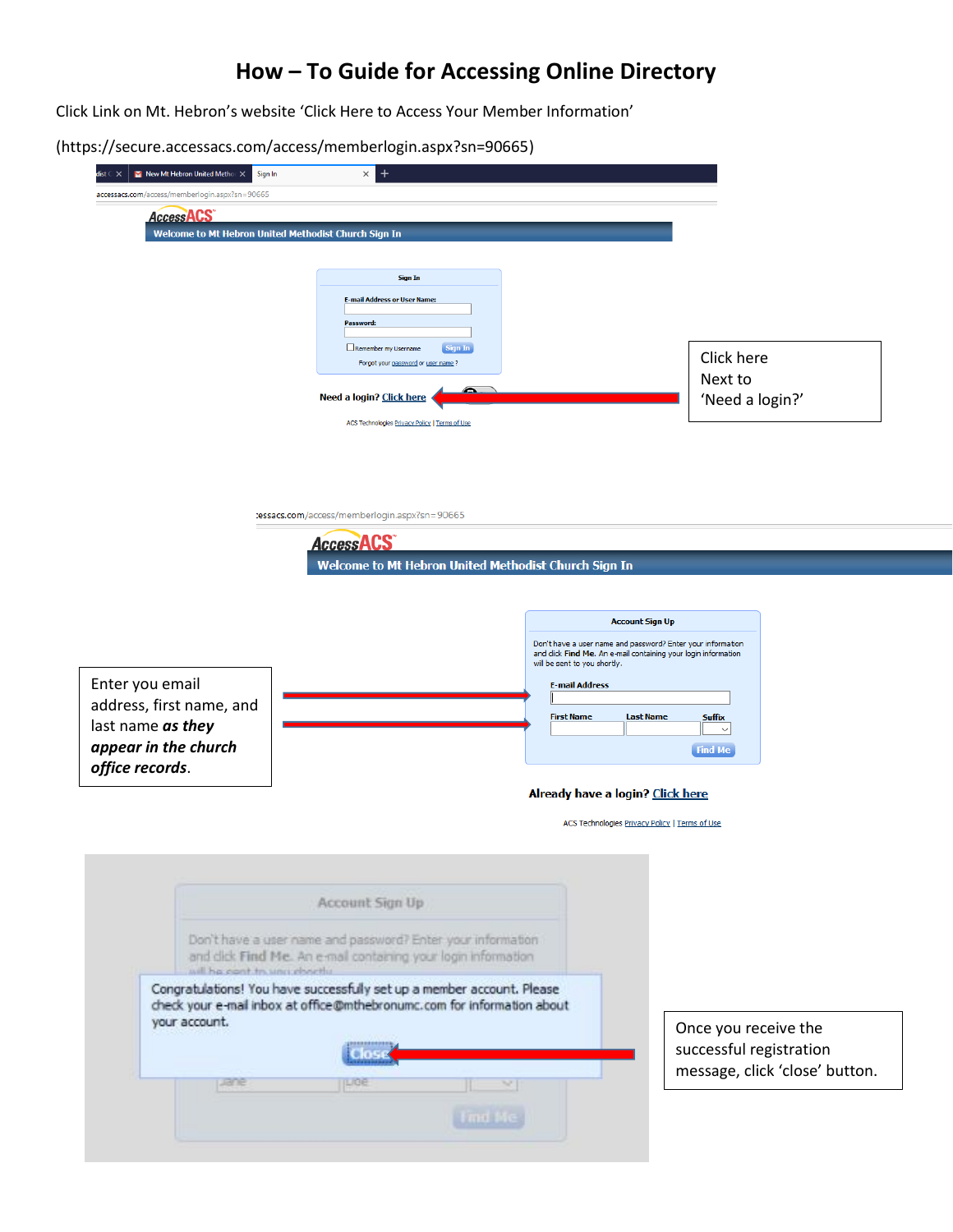The below email will be sent to the email address used to create the member account.



## You will be prompted to enter a new password.

 $\sim$ 

|--|

After setting your new password, the Home page will display (seen below).

| <b>AccessACS</b><br>Welcome, Jane Doe<br><b>Directories</b><br><b>Home</b> |   |               | <b>Report a Froblem</b>  | <b>More Info.</b> Son Out |
|----------------------------------------------------------------------------|---|---------------|--------------------------|---------------------------|
| TWont to View                                                              | 扈 | <b>Search</b> |                          | $\equiv$                  |
| My Comdete Profile                                                         |   | Last Hame:    | First Hame/Goes By Hame: | Search                    |
|                                                                            |   | My Groups:    |                          | Ξ                         |
|                                                                            |   |               |                          |                           |